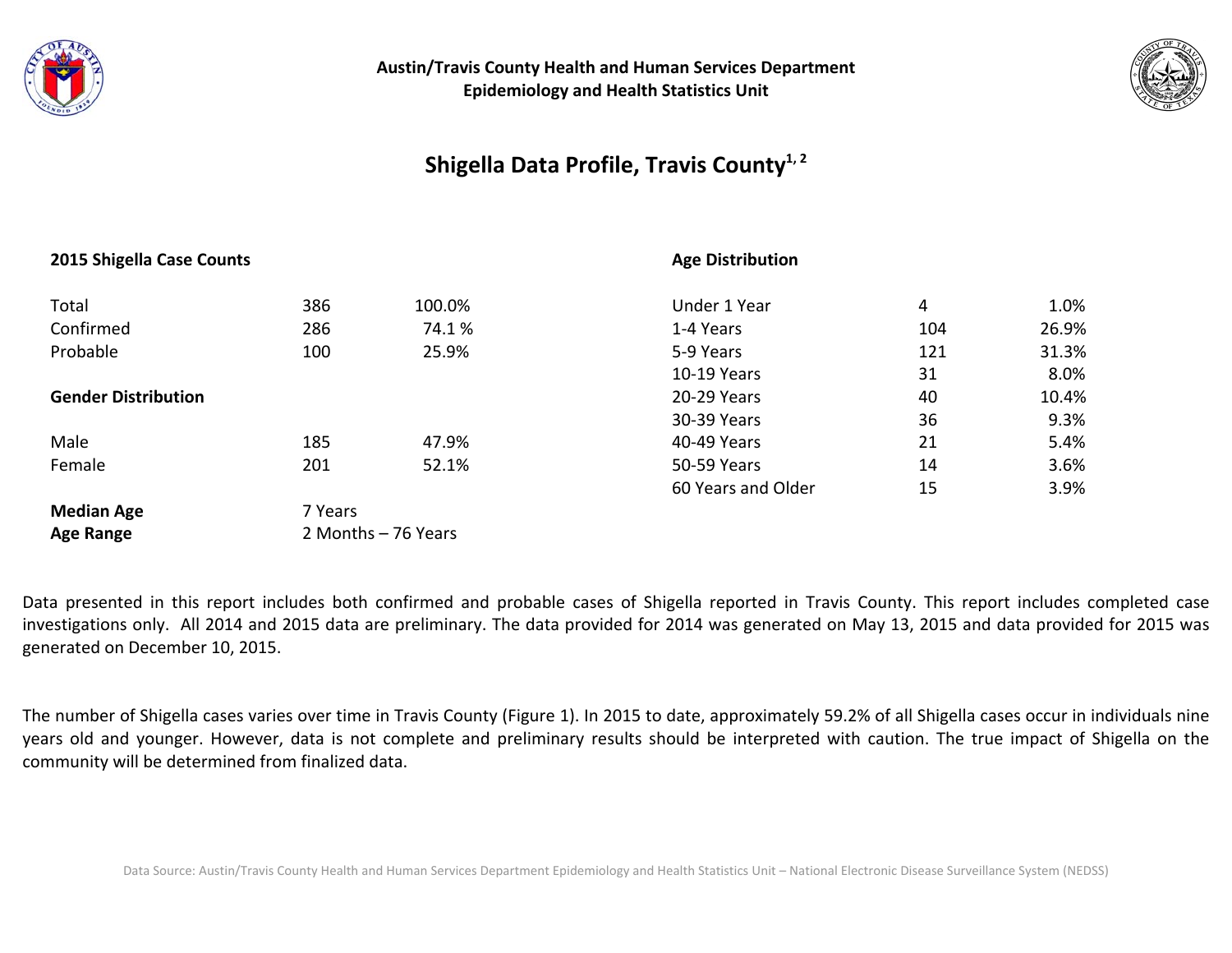



# **Figure 1. Travis County Number of Reported Cases of Shigella by Year <sup>2005</sup> – <sup>2015</sup>1, <sup>2</sup>**



Data Source: Austin/Travis County Health and Human Services Department Epidemiology and Health Statistics Unit – National Electronic Disease Surveillance System (NEDSS)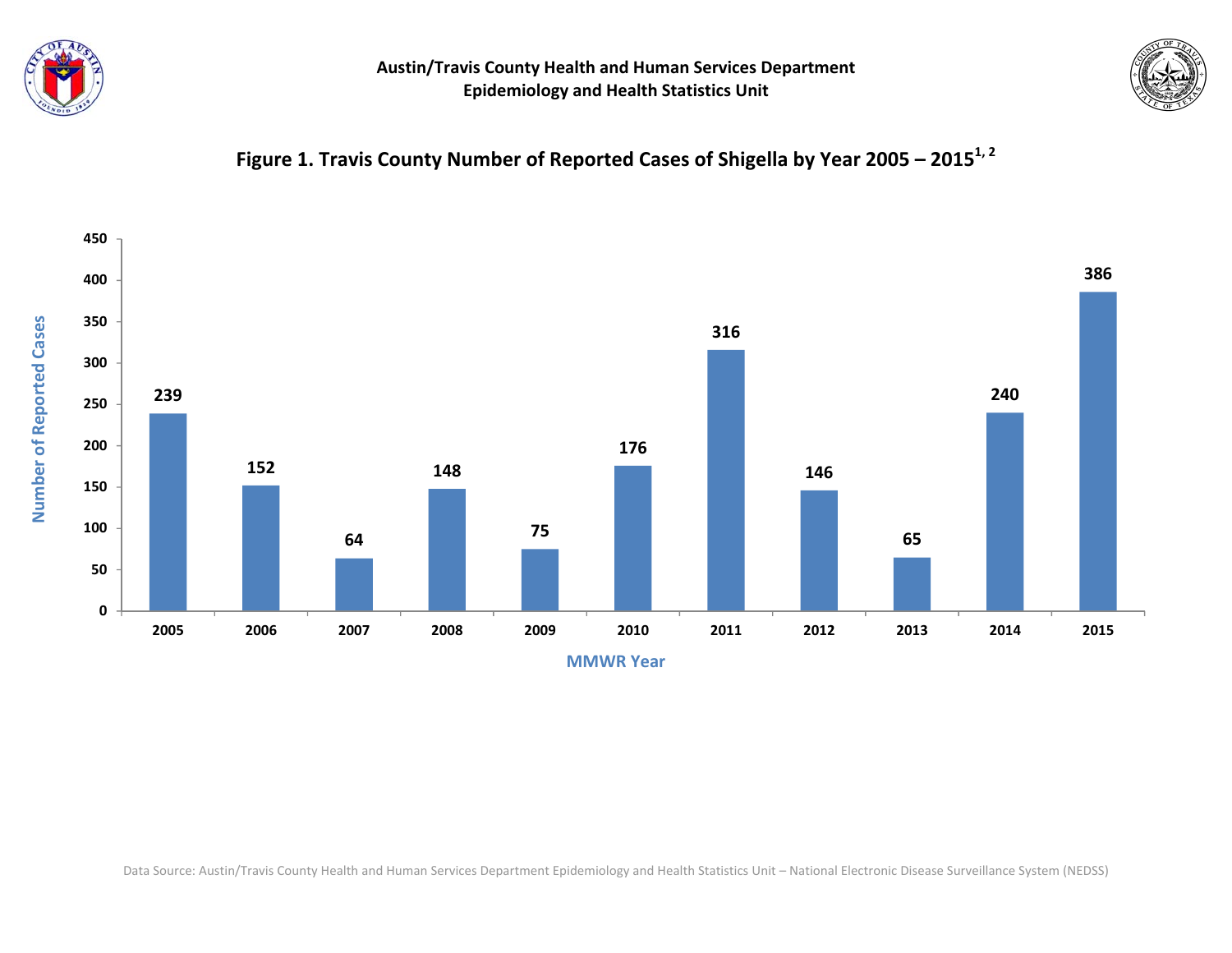





**Figure 2. Travis County Rate of Reported Cases of Shigella by Year <sup>2005</sup> ‐ 20143, 4, <sup>5</sup>**

**MMWR Year**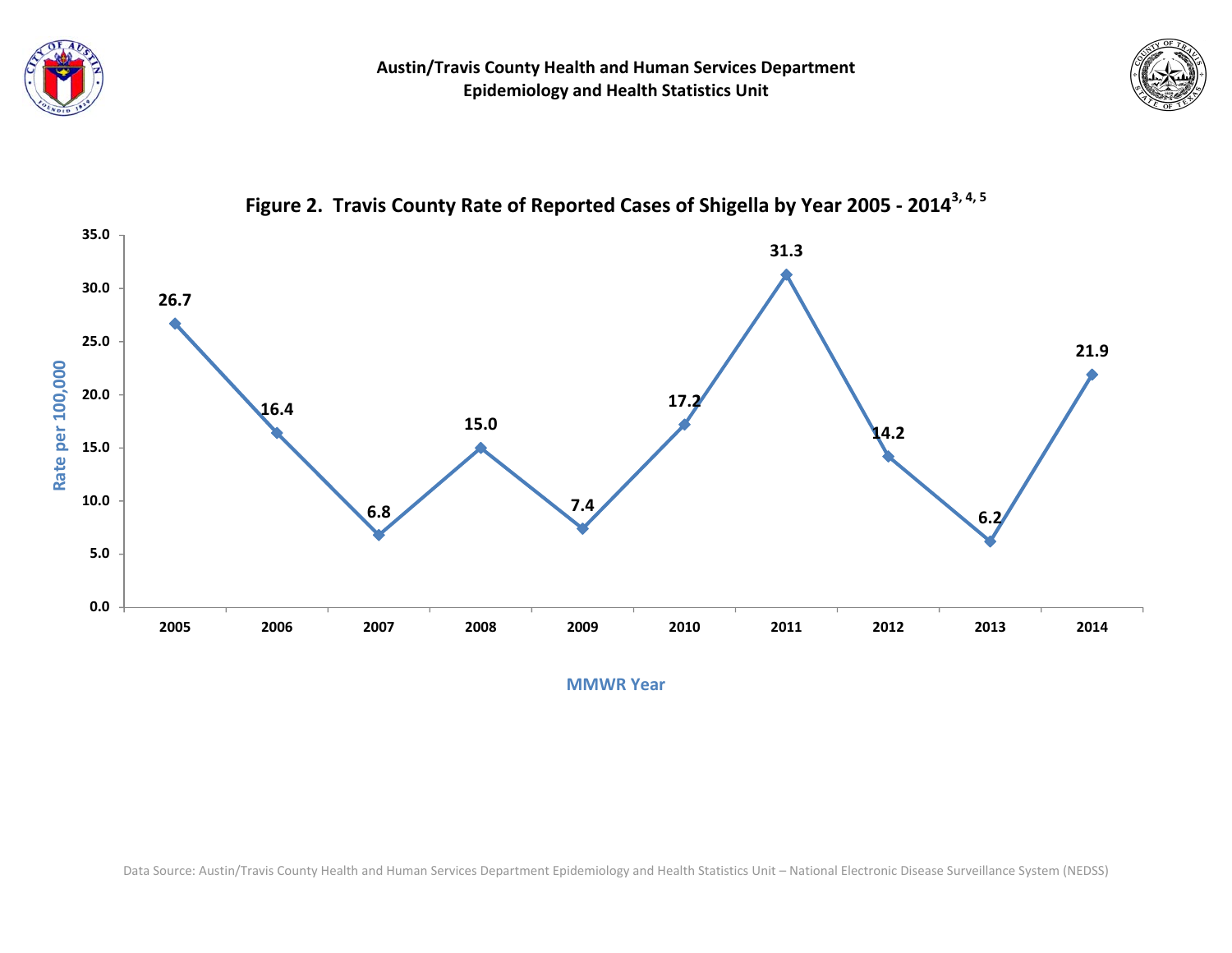



# Figure 3. Travis County Number of Reported Cases of Shigella by Month of Report 2013 - 2015<sup>1, 2, 6</sup>



Data Source: Austin/Travis County Health and Human Services Department Epidemiology and Health Statistics Unit – National Electronic Disease Surveillance System (NEDSS)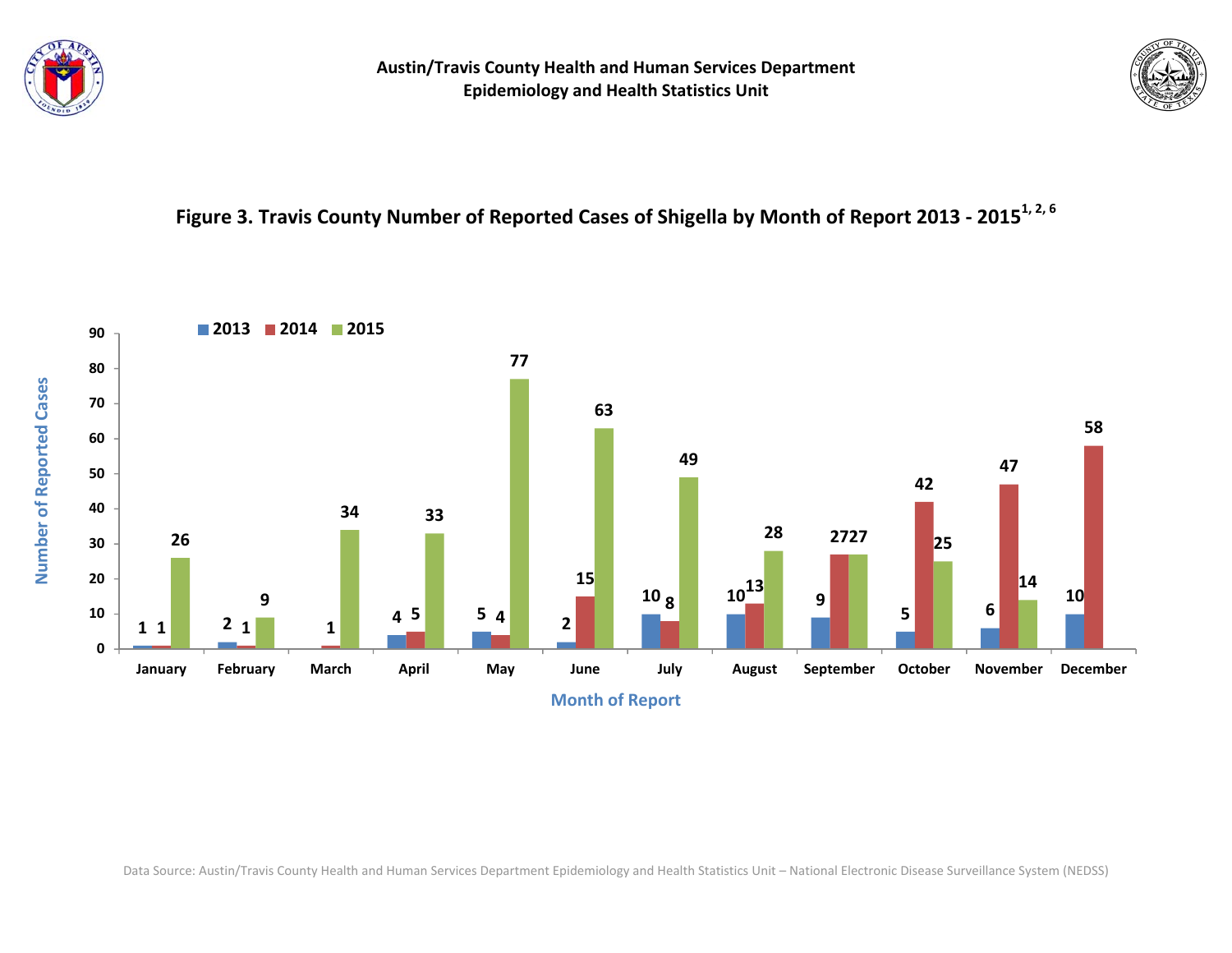

**Map 1: Travis County Reported Cases of Shigellosis 2015**

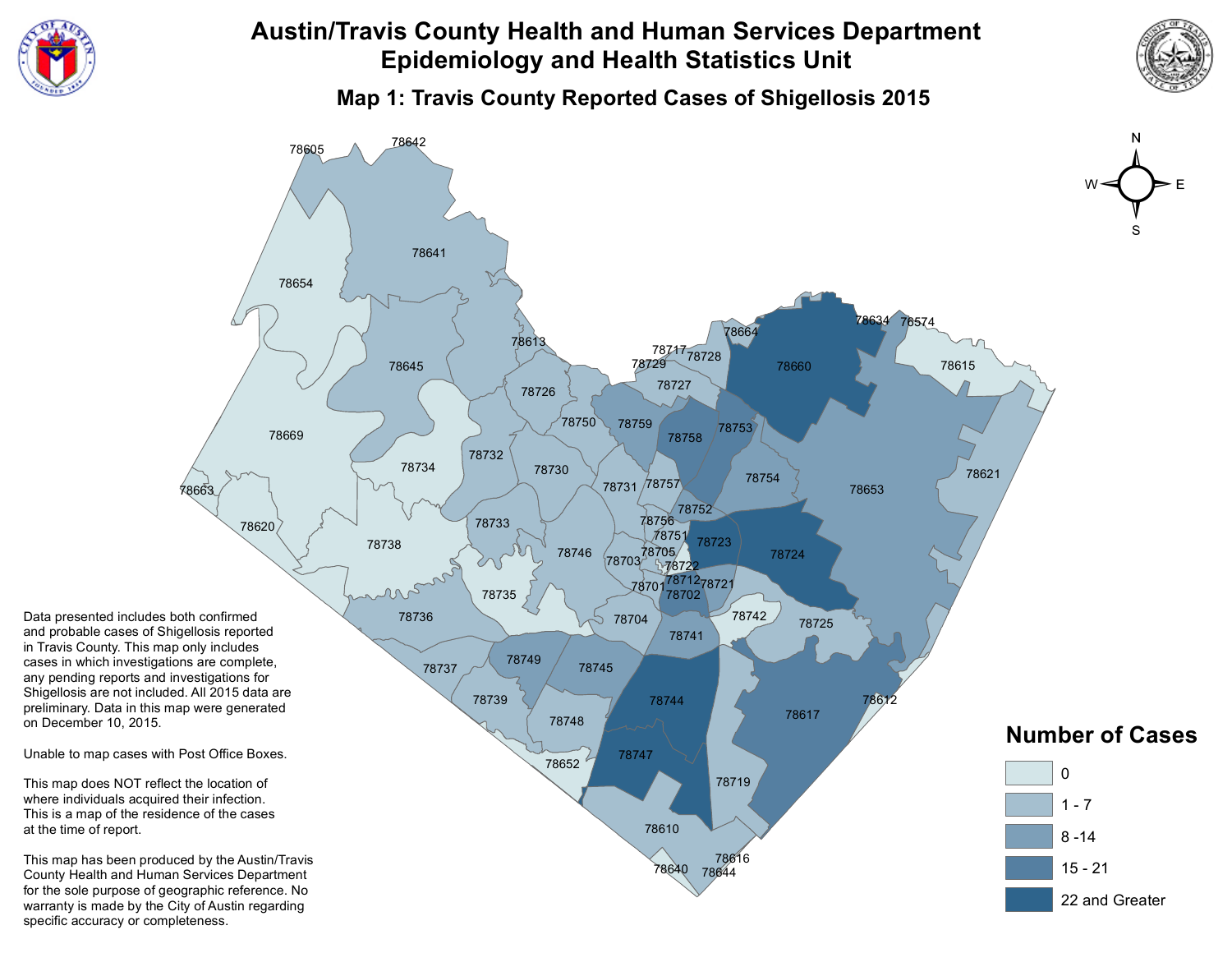



#### **Age Group 2013 2014 2015 Number Rate Number Rate Number Rate Under 1 Year Old**d | 0 0.0 5 29.1 4 -**1 – 4 Years** 19 32.7 70 105.1 93 ‐ **5 – 9 Years** 9 12.5 71 94.3 101 ‐ **10 – 19 Years** 11 8.9 26 18.9 28 ‐ **20 – 29 Years** 7 4.4 24 13.1 36 ‐ **30 – 39 Years** 7 3.3 20 10.2 33 ‐ **40 – 49 Years** 7 4.3 10 6.6 19 ‐ **50 – 59 Years** 4 3.3 7 5.5 13 ‐ **60 Years andd Older** 1 0.8 7 5.0 15 -**Total**65 **65 April 2012** 5 6.2 240 21.9 342 -

### Table 1. Travis County Reported Cases of Shigella by Age Group 2013 – 2015<sup>1, 2, 3, 4, 5, 7</sup>

For additional information about Shigella: http://www.cdc.gov/shigella/index.html

For additional information about Prevention and Control: http://www.cdc.gov/shigella/prevention-control.html http://www.cdc.gov/handwashing/

Other reports for Austin/Travis County are available on the [Epidemiology](http://www.austintexas.gov/department/epidemiology-and-disease-surveillance) and Disease Surveillance webpage.

 $^1$  Data provided for 2014 and 2015 are preliminary data. The data provided for 2014 was generated on May 13, 2015 and data provided for 2015 was generated on December 10, 2015. Prior years of data are finalized.

 $2$  Yearly data provided is based on MMWR year and not on calendar year.

 $3$  Rate per 100,000 population.